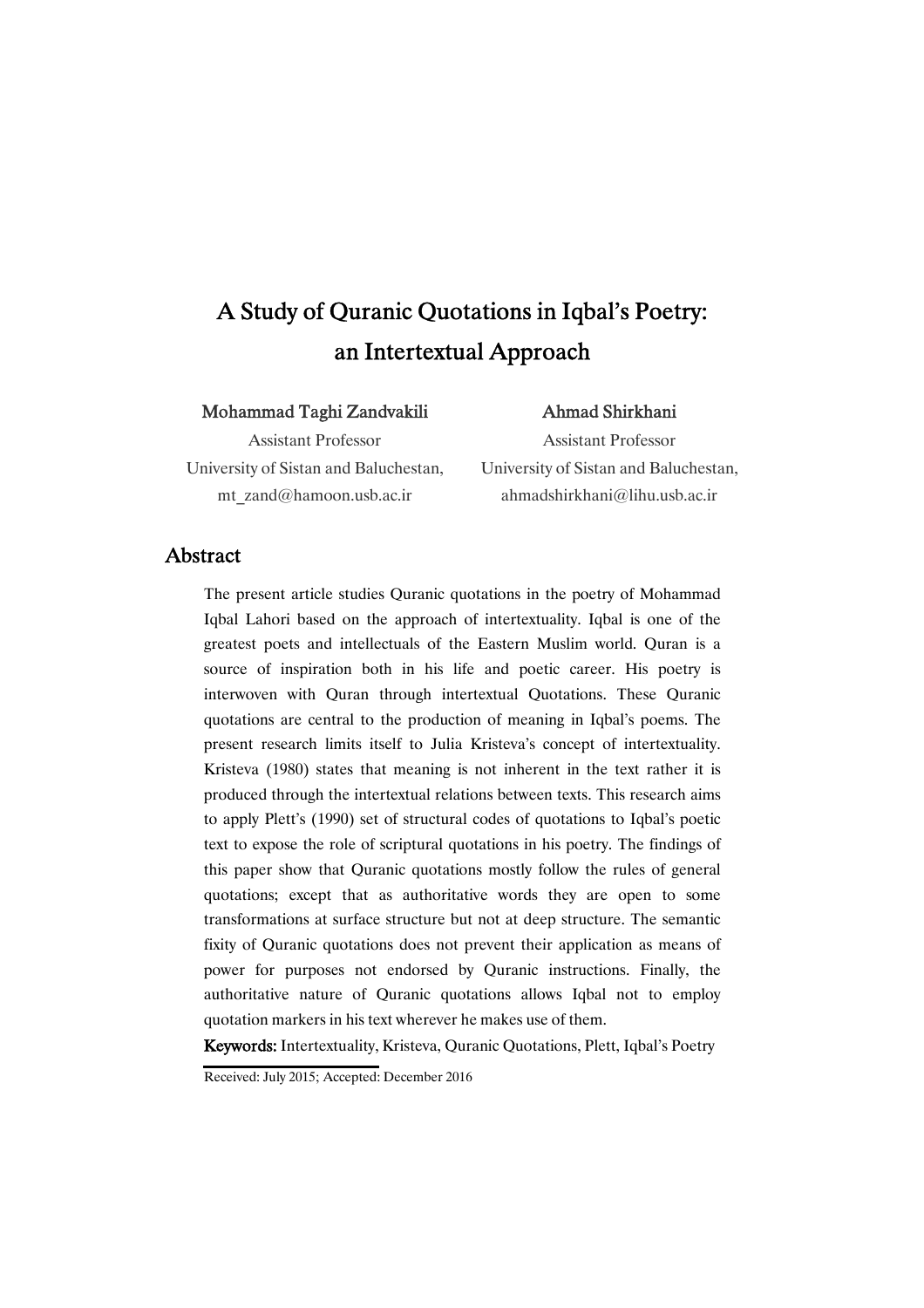# 1. Introduction

This study aimed to show how intertextual Quranic quotations function in the poetic text of Allama Muhammad Iqbal Lahori (1877-1938). To do so, the concept of intertextuality, in its early phases, was taken into account with regard to the role of quotations in establishing intertextual interconnection. The present research chose the theoretical concepts of Kristeva (1980) and Barthes (1968) concerning intertextuality as its framework. Kristeva (1980) believed that meaning is produced as the result of interrelations of texts and it develops through formal transactions. Following Kristeva's intertextual concept, Barthes (1968) denied the role of authorial intention in the production of meaning. Texts are interdependent and no single text is capable of producing meaning. It is here that the idea of intertextuality emerges.

This study limited its scope to intertextual quotations. They are one of the units of the category of intertextuality and a detailed structural analysis of them will expose the rules dominant over their structures. The approach of the present study was based on Plett's (1991) formulation of codes governing the structure of quotations and this study applied his descriptive codes of quotations to Iqbal's poems. Since Plett (1991) deals with the general text in his analysis and ignores the kind of quotations traveling from one text to another text (for example, from a scriptural one to a literary one), this research showed the function of scriptural quotations in a literary text.

To expose the intertextuality between scriptural texts and literature, this paper took into consideration the way Quranic quotations employed in Iqbal's poetry give way to the formation of intertextuality. This research was descriptive-analytic in its methodology and it presented a textual study of Quranic quotation in Iqbal's poetry. As an authoritative discourse, Quran's interrelations with Iqbal's poetry will be studied based on a set of rules valid for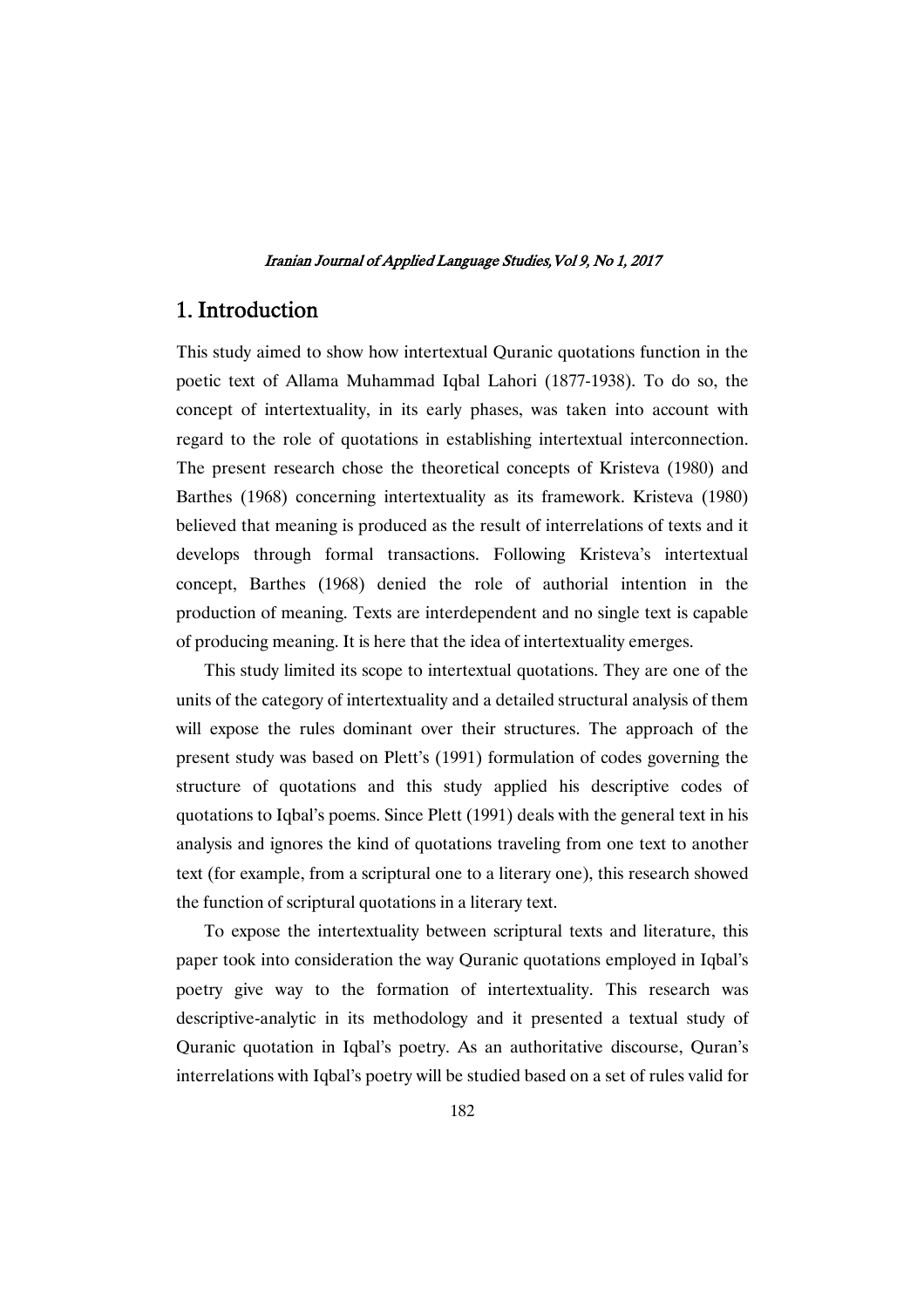quotations. Finally, it is argued that Quranic intertextual quotations in Iqbal's text enrich its meaning, and also, they are segmented from their monologic context and interpolated in Iqbal's dialogic context where they might be manipulated as tools of power for different goals.

### 1.1. Iqbal Lahori

Mohammad Iqbal Lahori (1877-1938) was an Indian-Pakistani Muslim who wrote outstanding poems in Urdu and Persian. His Persian poems are strongly influenced by his religious education. His poems are written in a classic poetic style and they deal with various topics such as faith, love, mysticism, and religion (Radfar, 2010, pp. 120-121). "The Secrets of Self" is his first book of poetry which appeared in 1915. The other books of poetry are "The Secrets of Selflessness", "Message from The East", and "Persian Psalms".

This study did not evaluate the poetic merits of Iqbal's poems. Rather, attention was drawn to the way his poetry interrelates with Quran. It is a source of inspiration for Iqbal and he reflects Quranic influences both literally and thematically in his poetry. For a reader enjoying Quranic knowledge, the Quranic intertextuality of Iqbal's poetry is wonderful and it also helps Iqbal's poetic text to create fresh meanings. The presence of Quran, as a pre-text, is not in a way that suffocates the originality of Iqbal's poetry. To show the way Quran transacts with Iqbal's text, this study analyzed the function of Quranic quotations as units of intertextuality in the poems of Iqbal.

### 1.2. Review of Literature

The concept of intertextuality has been investigated by many scholars of critical theories attempting to study the interrelations of individual texts and to explain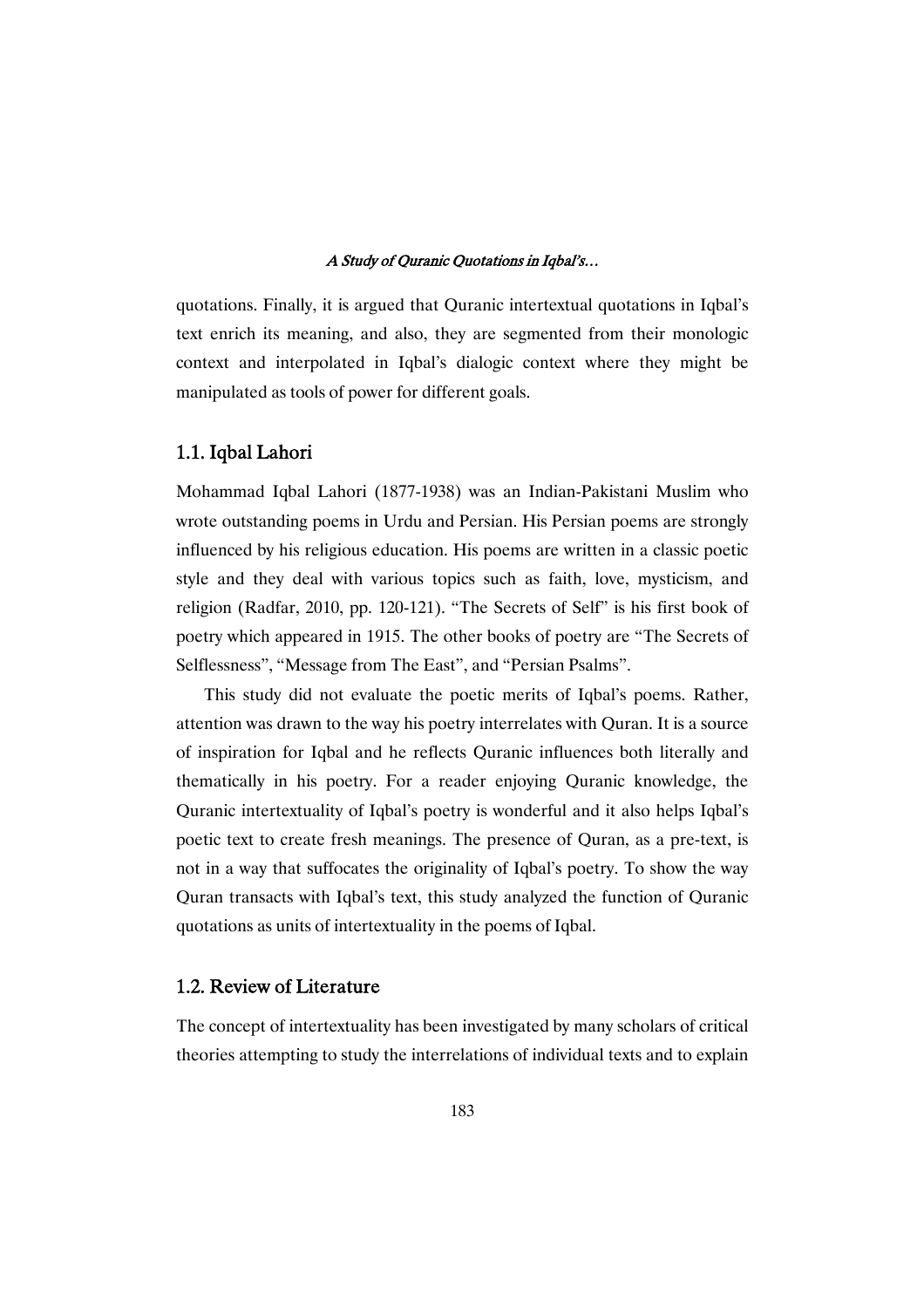how meaning is developed though the intertextual network of texts. Allen (2006) presents, in his classic work, a historical study of the development of the concept ranging from when it emerged in the writings of Kristeva to the postmodern era. Plett (1991) restricts his study of intertextuality to the role quotations play in establishing intertextual connections between two texts. To do so, he offers an analytic description of the structure of intertextual quotations and sheds light on the function of such quotations for establishing intertextuality. The scholars of Iqbal have also investigated the concept of intertextuality in regard with Iqbal's poetry. Anand (1931) highlights the political intertextuality of Iqbal's poetry by studying the influence of Western major figures such as Hegel, Goethe, Emerson, and Whitman. Few research works is found focusing on the intertextuality between Quran and Iqbal's poetic text. Mirzaee and Rahmati Torkashvand (2010) do a research on the intertextuality between Quran and Iqbal's poetry to find out how Iqbal has employed Quranic content to disseminate his Islamic thoughts. The contribution of the present research to the subject was in confining itself to intertextual scriptural quotations and attempting to discover, based on Plett's structural description of quotations, the changes they might undergo when moving from the text of Quran to Iqbal's Poetic text.

# 2. Intertextual Quotations

In this section of the study, before all, a definition of intertextuality, based on Spivak (1980) and Barthes' (1968) views, was presented. Then, a brief analysis on the scriptural intertextuality was offered, and in a parallel way, the intertextuality of the scriptural text and literature was succinctly brought into light. As an essential element in the formation of intertextuality, Plett's (1991) formulation of a grammar of the quotations was introduced. Meanwhile, the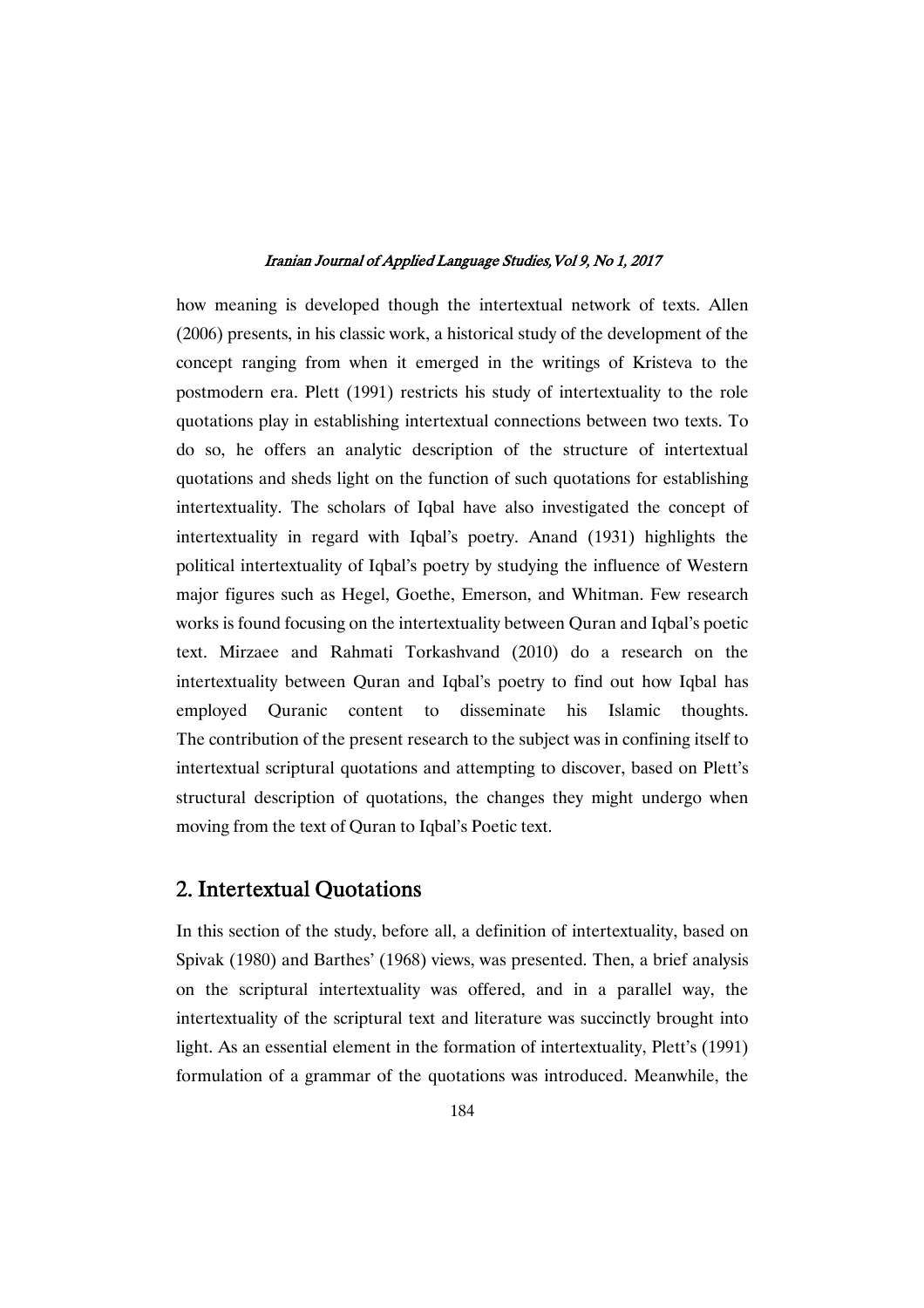applied aspect of the research focused on Iqbal's poetry to disclose the structure of employed Quranic quotations in Iqbal's poetic text. This aspect of the study shed further light on the nature of authoritative discourse in Quran and explained how it had been deployed in the poetry of Iqbal.

### 2.1. Intertextuality

Intertextuality, as the relation between one text and other ones, is an outstanding aspect of plenty of texts from the Ancient period to the present time. Texts refer not only to those ones preceding themselves in one or another way, but also they might pave the ground for the emergence of coming texts which are not yet written down (Allen, 2006, p.1). Ideas do not occur exclusively to specific writers. They have their own long history of being dealt with by various authors (Loeb, 2002, p. 44), hence, the notion of history of idea, for example in philosophy, establishes a net of interconnection that borders on intertextuality. But, it was Julia Kristeva that directed the attention of literary and critical circles to the concept of intertextuality in 1966. After Kristeva's introduction of the function of intertextuality in texts, authors and critics revised their own approach to intertextual texts based on the new intertextual knowledge (Allen, 2006, pp. 2-7).

Kristeva's (1980) notion of intertextuality is founded on Saussure's synchronic study of language as a system and on Bakhtin's (2004) crucial theories of literature and language. Her combination of the theories of Saussure and Bakhtin concerning language and literature provided her with the idea that texts, literary or not, establish a network of relations both internally and externally. Kristeva (1980) highlights the interrelation of one text with other texts by asserting that a text is "a permutation of texts, an intertextuality: in the space of a given text, several utterances, taken from other texts, intersect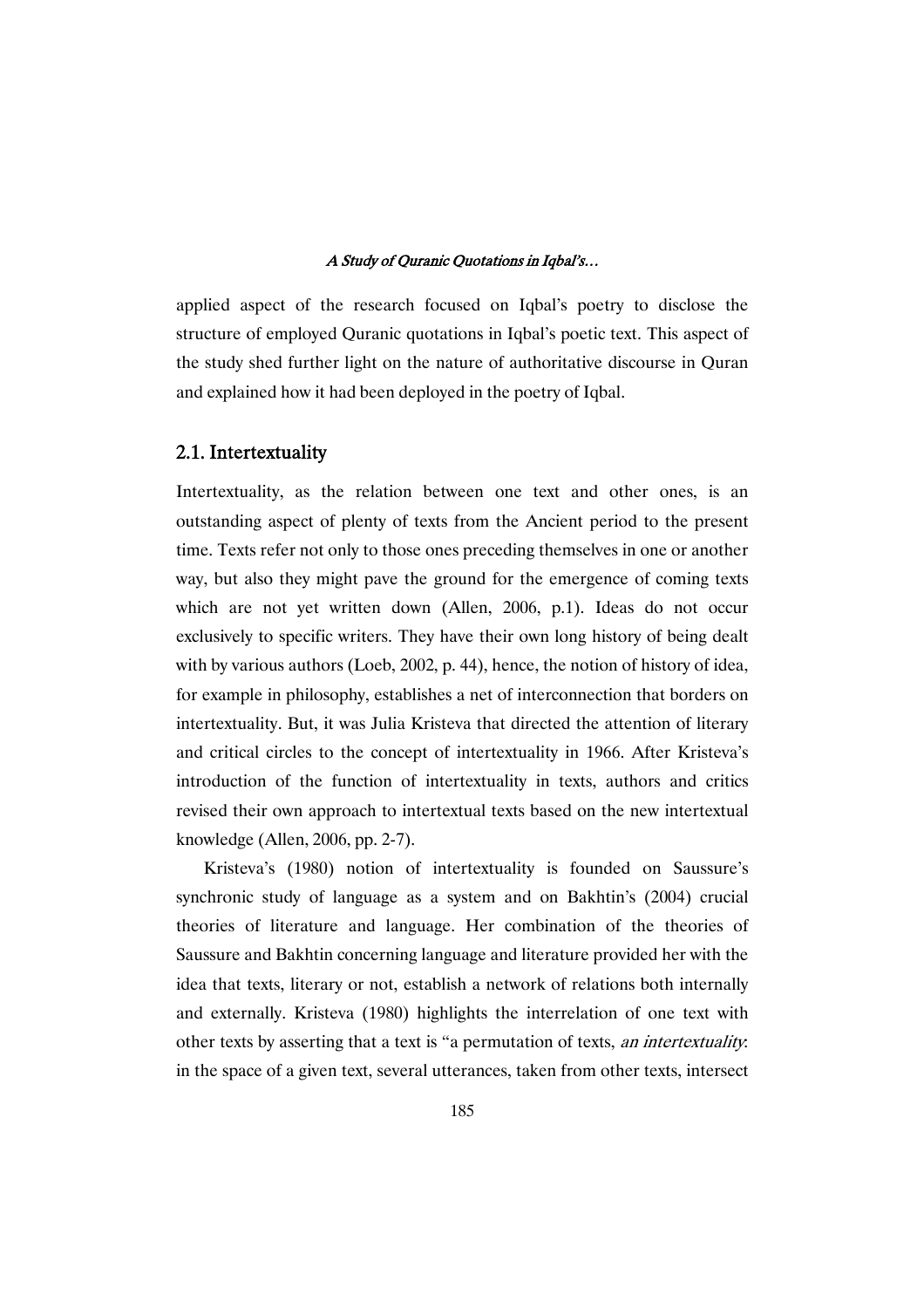and neutralize one another" (emphasis added, p. 36).Here, Kristeva's concept of text as a relational system with no predefined meaning indicates a shift from structuralism to post-structuralism in modern literary and cultural theory. The idea that meaning in a text is produced as the result of intertextual relations, regardless of authorial intention, was inspiring for Barthes (1968) to claim that writers are not in control of meaning in a text because the literary work's intertextual nature is responsible for creation of meaning ("Death of the Author").Such an approach toward text regards reading "as a process of moving between texts", and accordingly, "[m]eaning becomes something which exists between text and all other texts to which it refers and relates […]. The text becomes intertext (Allen, 2006, p. 1).

Intertextual relations occur in various levels and forms. The domain of intertextual connections is borderless and they are established structurally, formally, stylistically, and thematically. Abrams (2005) succinctly explains that the intertextuality of a text is formed "by means of its open and covert citations and allusions, its repetitions and transformations of the formal and substantive features of earlier texts, or simply its unavoidable participation in the common stock of linguistic and literary conventions and procedures" (p. 325). Besides, intertextuality might bring about interconnection between distinct fields of art, culture, religion, tradition, and etc. It also might cause a change of medium through adaptation. Scriptural intertextuality, which is the focus of this study, is formed between scriptural text and literature out of which rises a great stock of literary works.

### 2.1.1. Scriptural Intertextuality

As an extensive ramification of intertextuality, scriptural intertextuality signifies how Holy Scriptures come into contact with one another to disclose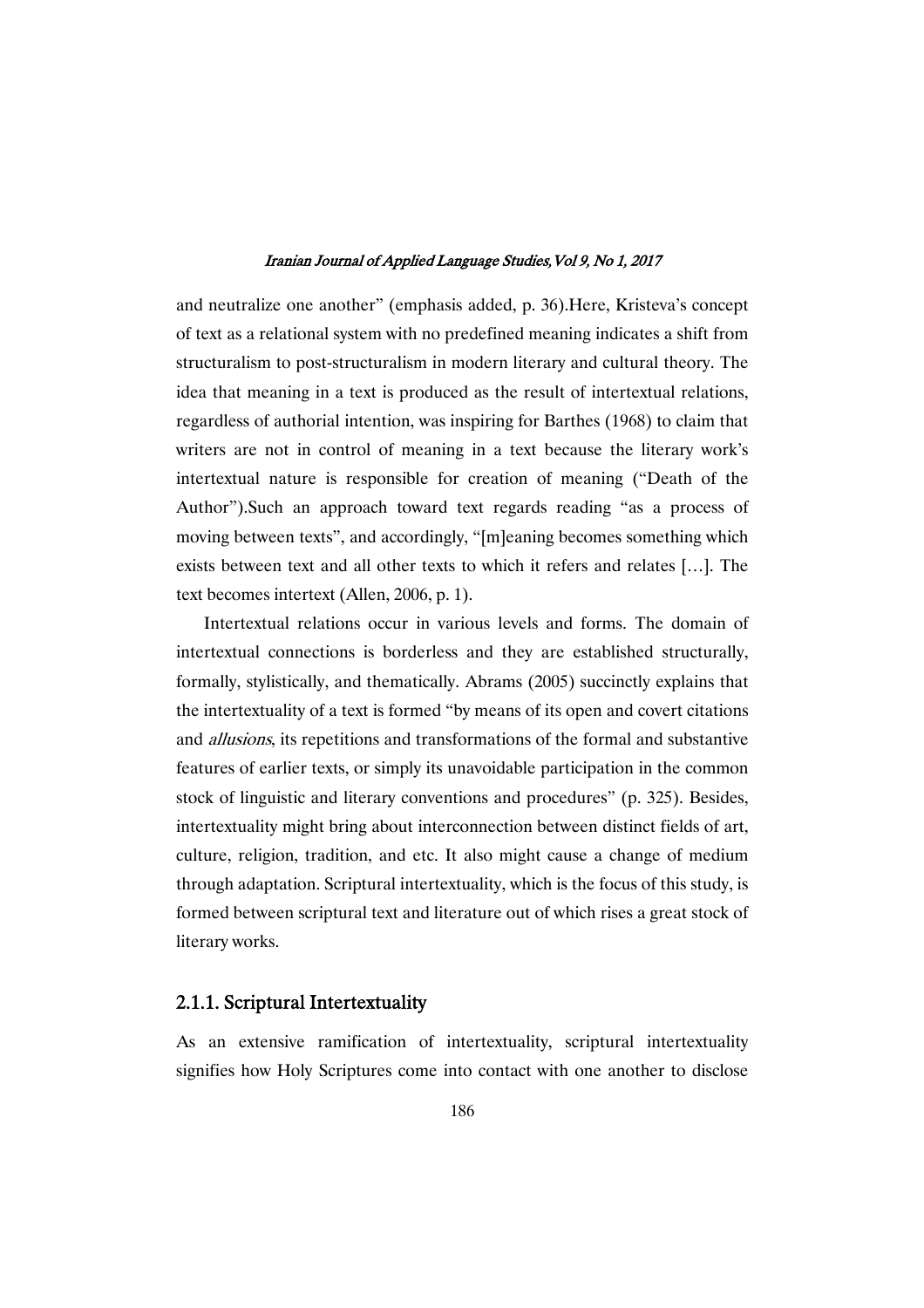the transition of ideas, beliefs, tradition, stories from one holy text to another (for instance, from The Hebrew Bible to The Quran). Approached from a wider perspective, scriptural intertextuality shows interrelation between one religion and another one from the same family, as in the case of Abrahamic religions. Exposing the interscriptural connection between Islam and Christianity, Firestone (2003) asserts The Quran "contains so many parallels with The Hebrew Bible and New Testament that it could not possibly exist without its scriptural predecessors as subtexts. The Quran itself recognizes this in its extremely referential nature" (p. 2-3).

This argument is also valid if it is applied to the interconnection of one scriptural text with the literature that functions within its scope. In the realm of Islam as a religion, The Quran has established a network of interrelations with plenty of literary texts. Quranic intertextuality has functioned in a bilateral way. It has facilitated the flow of Quranic content into a numerous literary works. This intertextual transition has been associated, sometimes, with a change of medium. Quranic content, which rises out of a fluent and eloquent prose work, has been turned into poetry, fiction, drama, and other literary forms. One the other hand, Quranic intertextuality has also led to new interpretations of The Quran, and thereby, fresh meaning has been extracted from its text. One form of Quranic intertextuality is established through Quranic quotations which are inserted in a literary work to produce new meanings. To apply the concept of Quranic quotations to Eqbal's poetry, it is, now, needed to concentrate on the function of intertextual quotations in a text.

### 2.2. Quranic Intertextual Quotations in Iqbal's Poetry

Quotation is one of the units of intertextual category which exposes more vividly and succinctly the syntactical and pragmatic rules dominant over the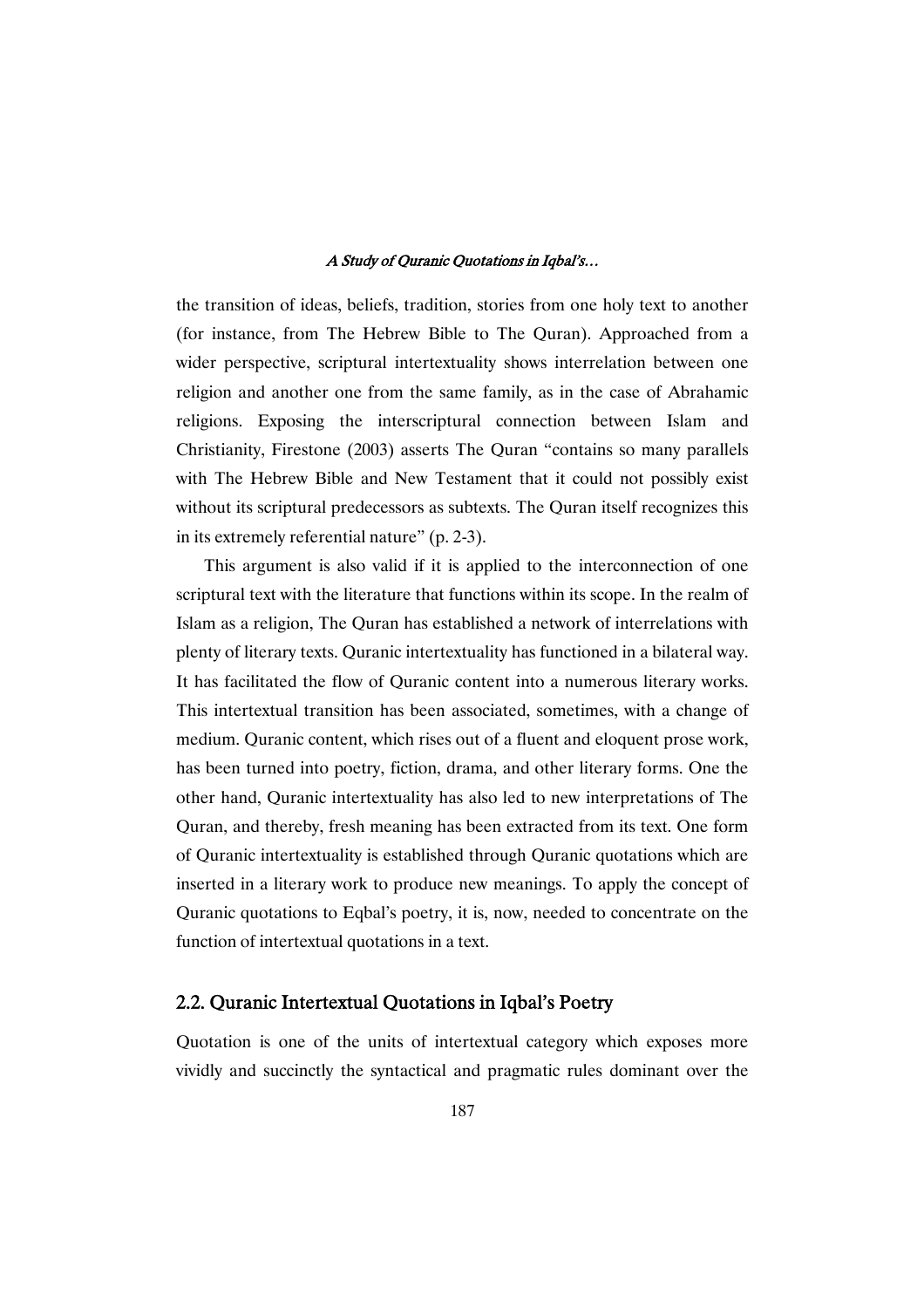structure of intertextuality. This is due to its employment in various fields of learning. Quotation is an influential device employed by a priest when he quotes Biblical verses in his sermon (Plett, 1991, p. 8). It can also link a didactic poem to a scriptural text as an evidence for truthand credit. Elaborating Kristeva's notion of intertextuality, Morgan (1989) states that "an intertextual citation is never innocent or direct" (p. 260). This is an indication of the fact that quotations serve purposes.

Quotations are not just verbal and they are not confined to linguistic discourse. A poem could quote a scene from a painting or a painting might quote from a myth, as is the case with W. H. Auden's "Musée des Beaux Arts" (1940). Quotations move across the borders of art, philosophy, religion, literature. One kind of intertextual crossing occurs, in the realm of language, between a scriptural text and a poetic one. This study focused on the Quranic intertextual quotations and it investigated the nature of such quotations by tracking their transference to Iqbal's poetry. The function of Quranic quotations was studied through foregrounding the basic structure of quotation and applying them to Iqbal's poetry.

### 2.2.1. Structural Rules of Quotations

This section of the article presented Plett's (1991) formulation of the structural rules of quotations, and then, applied them to Iqbal's poetic text. Each quotation can be described in terms of the following elements. First, a quotation occurs in a text which is termed the quotation text. Second, the text from which a quotation is borrowed is the pre-text. Third, the borrowed text which is called quotation proper. A quotation can also be described in terms of certain characteristics. Repetition is an outstanding feature of a quotation. The pre-text is re-created in the quotation text. The next characteristic of a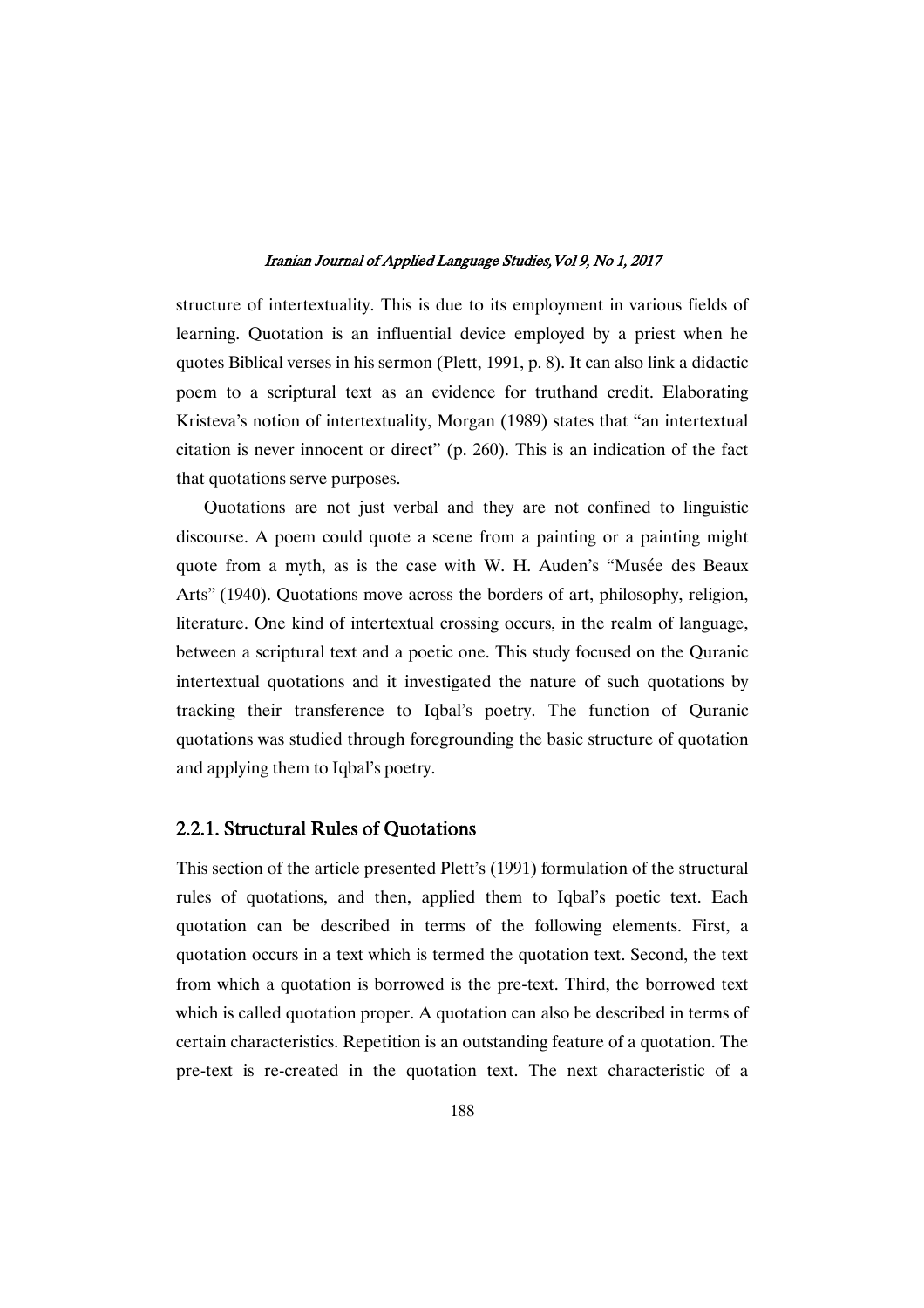quotation relates to the fact that it is separated from the pre-text, hence the whole of the pre-text in not reproduced, but, only part of it. The third feature indicates that a quotation is not an organic part of the quotation text, rather, it is an inserted removable part of the target text. Therefore, it pretends to be part of the quotation text (Plett, 1991, pp. 8-9). In the present study, Quran is the pre-text for Iqbal's collection of poems, which function as target texts where Quranic quotations are employed. These Quranic quotations naturally include all of the features of repetition, segmentation, and assuming to be an organic part of Iqbal's poems. Now, it is required to consider some principles of quotations in Iqbal's poetry.

### 2.2.1.1. Quantity

The quantity of quotations might vary from a single morphological or syntactic unit to larger segments of the pre-text. It might include the whole of the source text in rare cases. Quotations may also function as the title of a target text (Plett, 1991, p. 9). The title of Hemingway's For Whom the Bells Toil (1940), for example, is taken from a prose work by the English metaphysical poet John Donne (1572-1631) that is concerning illness, pain, and death.

One of the major features of Iqbal's poetry is his extensive dependence on Quranic quotations. Mirzaee says that Iqbal is one of the poets who has had a considerable regard to Quran and it has led to the formation of intertextuality between his poetry and Quran (2010, p. 1752). The intertextual quotations in his poetry are generally morphological and they form an essential part of his poetry. They are mostly Arabic short words interposed in the Persian context of his poems:

 $1$  My translation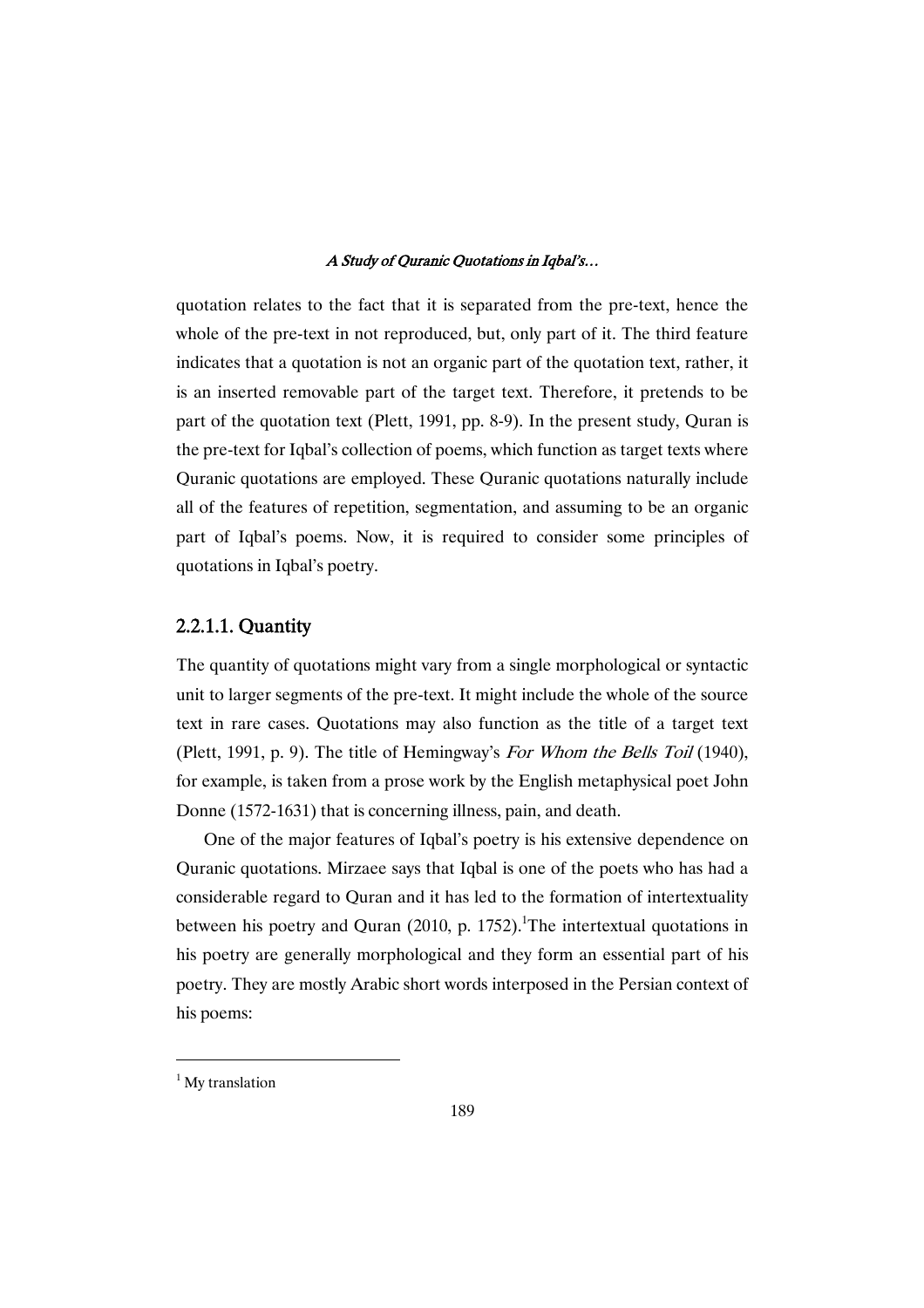(Collection of poems, 1390, p. 85) - **-** -  Sometimes they are larger in size and they form almost half of a verse line:

(p. 85) "%  - ! "# "
\$

Iqbal hardly ever employs Quranic quotation for the title of his poems. There are only four poems whose titles are the four verses of the chapter 112 (Al-Ikhlas):

و لَم يَكُن لَه كفواً آخَد ,(p. 120) لَم يَلد و لَم يُولَد ,(p. 118) الصّمد اللّه ,(p. 117) قُل هُو اللّه آحد (p. 121).

The content of each of these four poems is a versified interpretation of the relevant Quranic title.

### 2.2.1.2. Quality

Plett (1991) explains that the quality of quotations refer to the changes they undergo when they move from source text to target text. Poetic texts, unlike scientific ones, may change the syntactic functions of quotations and even they may alter the meaning of quotations (p. 9). It signifies that quotations are by no means identical in original text and target text. Consequently, it leads to sort of intertextual deviation. For further analysis, Plett (1991) notices two levels in quotational deviances: surface and deep structure. One way to study citational deviations is to track their changes in the surface structure when they pass from pre-text to target text. Such changes can be described in terms of addition, subtraction, substitution, permutation, and repetition. They include linguistic units with different lengths: phonological, morphological, syntactic, and textual ones (p. 10).

It is possible to find some examples of surface transformation in the poems of Iqbal. He sometimes adds to the quotational unit in his poems: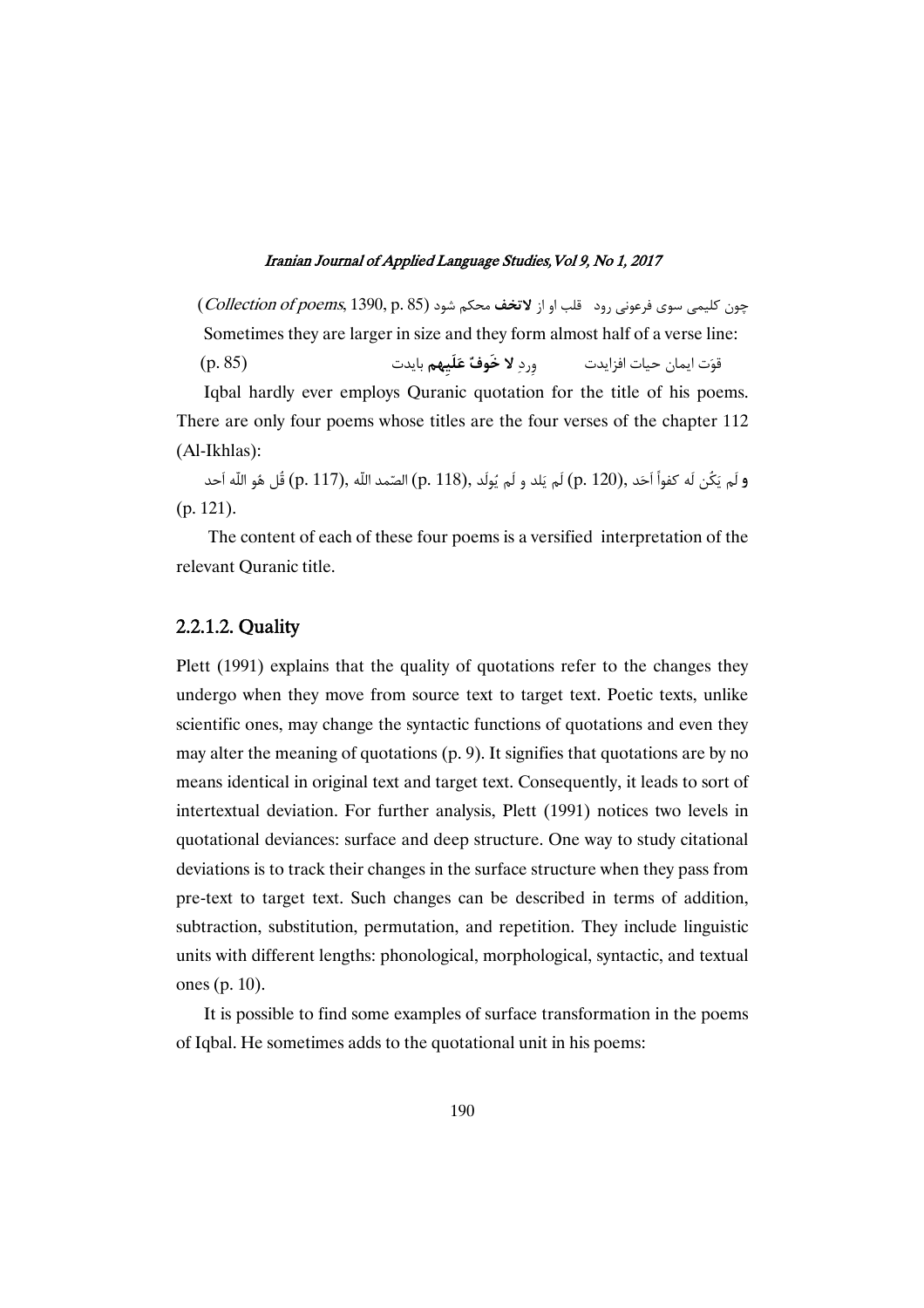-(Iqbal, 1390, p. 56) 

.<br>مدّعاى**عَلّمَ الاسماستي سرّ سبحان الذي اَسراستي** 

(You are an example of those whom God instructed Names, you are the secret ofthe Night Journey, Meraj)

In this verse line which contains two quotations from Quran, Iqbal makes use of addition by ending the line with the linking verb  $($ ستی), subtraction is employed in السما $(Adam)$  s deleted as the $(Adam)$ is deleted as the middle word from the original text, the word  $s/$  (slave) is substituted by  $(you\ are)$ . Iqbal interpolates each of these quotations in his verse line through permutation of the pre-text.

An investigation of the deep structure of intertextual quotation discloses the multiplicity of meaning in quotations. It causes quotation texts to possess two interpretations, that is, a literal and non-literal one. Reffaterre (1980) thinks that for the same reason a quotation text can be regarded as a "dual sign" (p. 98) since it admits the literal as well as the literary reading. Analyzing the two levels of meaning in quotation text, Plett (1991) states "the procedure of quoting resembles that of tropication since the resulting text" opens itself to two levels of meaning: literal and figurative meaning (p. 10). The title of William Faulkner's The Sound and The Furry (1929), for example, refers in its literal (primary) sense to the events and incidents the novel narrates, whereas the figurative (secondary) sense refers to a verse line in Shakespeare's Macbeth (1623). So, a quotation does not contain a single (literary) meaning but it includes two more meanings which are interrelated by the reader of the text. The study of the role of the recipient in bringing about the interrelation of the distinct meanings of the quotation is beyond the scope of this study. But, it is required to examine the way these two levels of meaning interact with one another.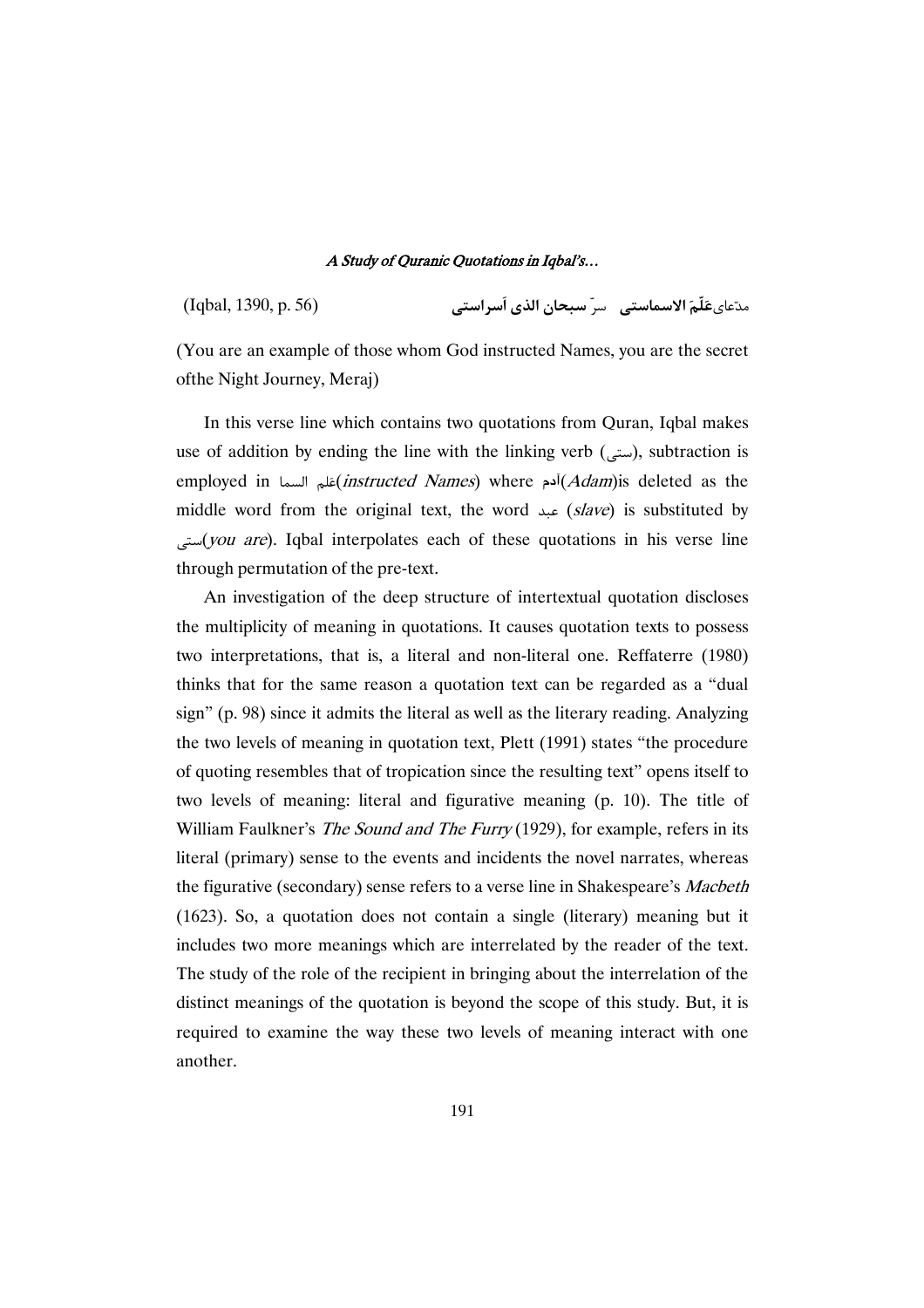The poly meaning of the intertextual quotation gives life to two or more voices. The primary voice refers to the quotation text and the secondary one belongs to the pre-text. When a quotation passes from the pre-text to the target text, and consequently, it is transformed, it undergoes "quotational deviation" (Plett, 1991, p. 9). There is an implication of Bakhtin's notion of dialogue here. It requires to take into consideration the type of text from which a quotation is segmented. Introducing one of these types, Bakhtin (1934) defines the authoritative discourse as:

The authoritative word demands that we acknowledge it, that we make it our own; it binds us, quite independent of any power it might have to persuade us internally; we encounter it with its authority already fused to it. The authoritative word is located in a distanced zone, organically connected with a past that is felt to be hierarchically higher. (p. 683)

The scriptural quotations, undoubtedly, are explicit instances of authoritative discourse. Their transference from the scriptural context to a poetic one might lead to some degree of transformation in the quotational text. But, such a deviation is limited to the surface structure of the quotation and it cannot be extended to the quotation's deep structure. Due to its quality of being an 'authoritative word', a scriptural quotation maintains its hierarchal position in the quotation text, and therefore, resists any semantic deviation at the level of deep structure. Besides, the authoritative, quotational word has the inherent potential to empower the new context in which it is located.

The context of Iqbal's poetry is so interwoven with Quranic intertextual quotations that it is easy to track Quran's impression on his text. Taking into account the content of Quranic words employed in Iqbal's poetry, they become a source of metaphysical power legitimizing his text semantically. Mehravaran asserts that Iqbal's thinking is essentially based on Quranic messages (2010, p.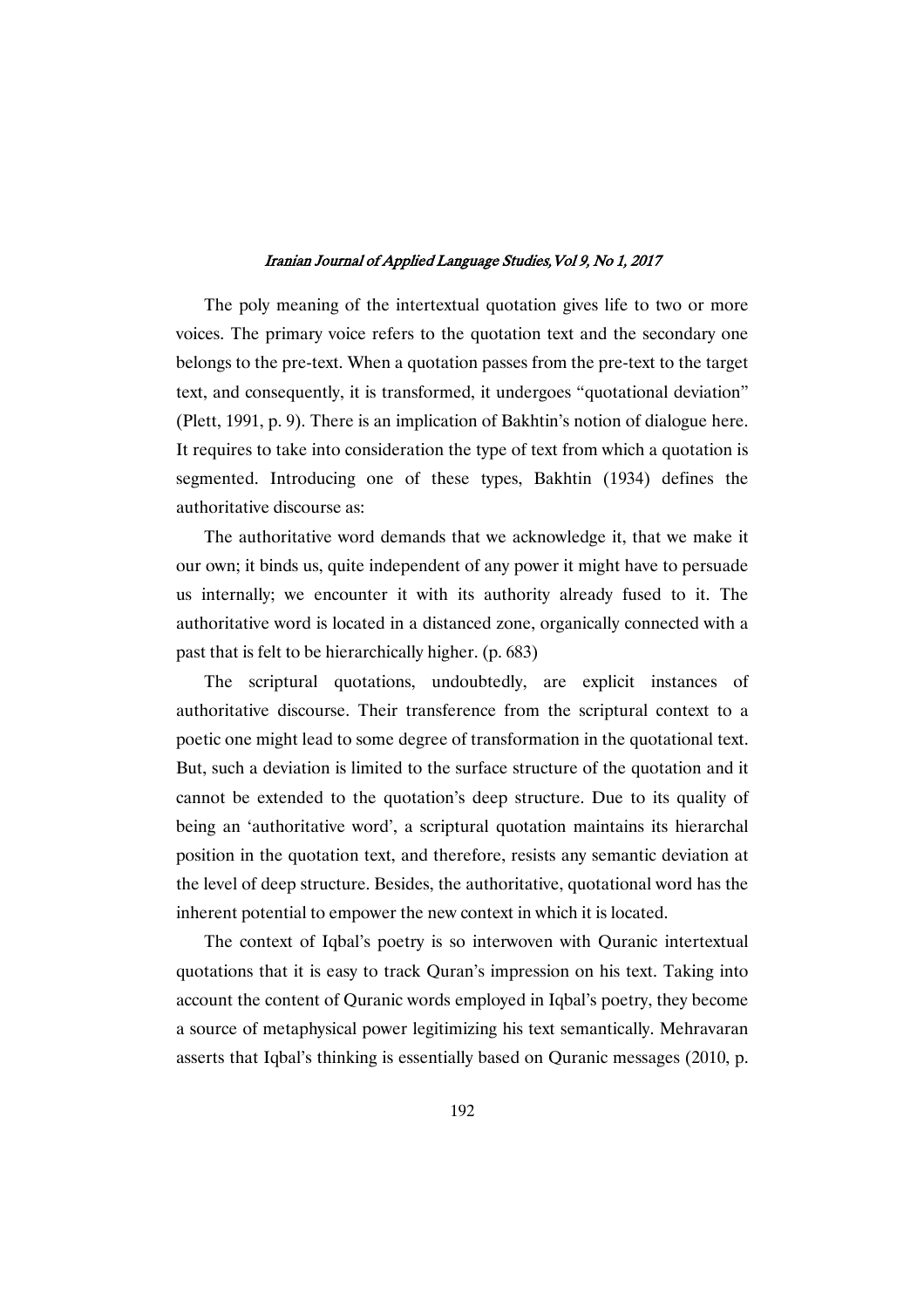1705). He semantically ties his text to Quran by employing the title of the sacred Book (*فرآ*ن) in this verse line:

 $(Iqbal, 1390, p. 99)$ گر تو م*ي خ*واهي مسلمان زيستن نيست ممكن جزبه **قر آن** زيستن (If you want to live as a Moslem, it is impossible unless you resort to Quran)<sup>2</sup>

The presence of the intertextual title of Quran, as an authoritative word, in the above verse line establishes a hierarchy through which the power of the authoritative discourse is not only preserved but also extended to Iqbal's poetic text. To put it other way, intertextual quotations function as centers of power in his text. Such quotational sites of power add a didactic dimension to Iqbal's text:

تو هم از فرائض سر متاب برخورى از **عنده حسن المآب** $( p. \, 54)$ (Do not disobey the orders, so you will receive the best prize from God)

The scriptural quotations cannot be deprived of their authoritative force, but they can be manipulated by the context of the target text. Such a handling of the quotational power is practiced when the target text is featured by what Bakhtin calls dialogism. To study a scriptural text, like Quran, based on Bakhtinian approach shows that it is monologic. Bakhtin asserts that monologism is characterized by "[a] denial of the equal rights of consciousnesses vis-a-vis truth" (1984, p. 285) and he includes the scriptural text as an example of it. In contrast, he regards dialogism as a quality of the text that allows the separate (or opposite) consciousnesses, existing in the text, to sound their voices equally (p. 291). The emergence of the context of dialogism in the quotation text, since it is not a scriptural but a poetic one, paves the ground for the manipulation of the authoritative quotational words in the target text.

 $<sup>2</sup>$  All the translations of Iqbal's verse lines are mine.</sup>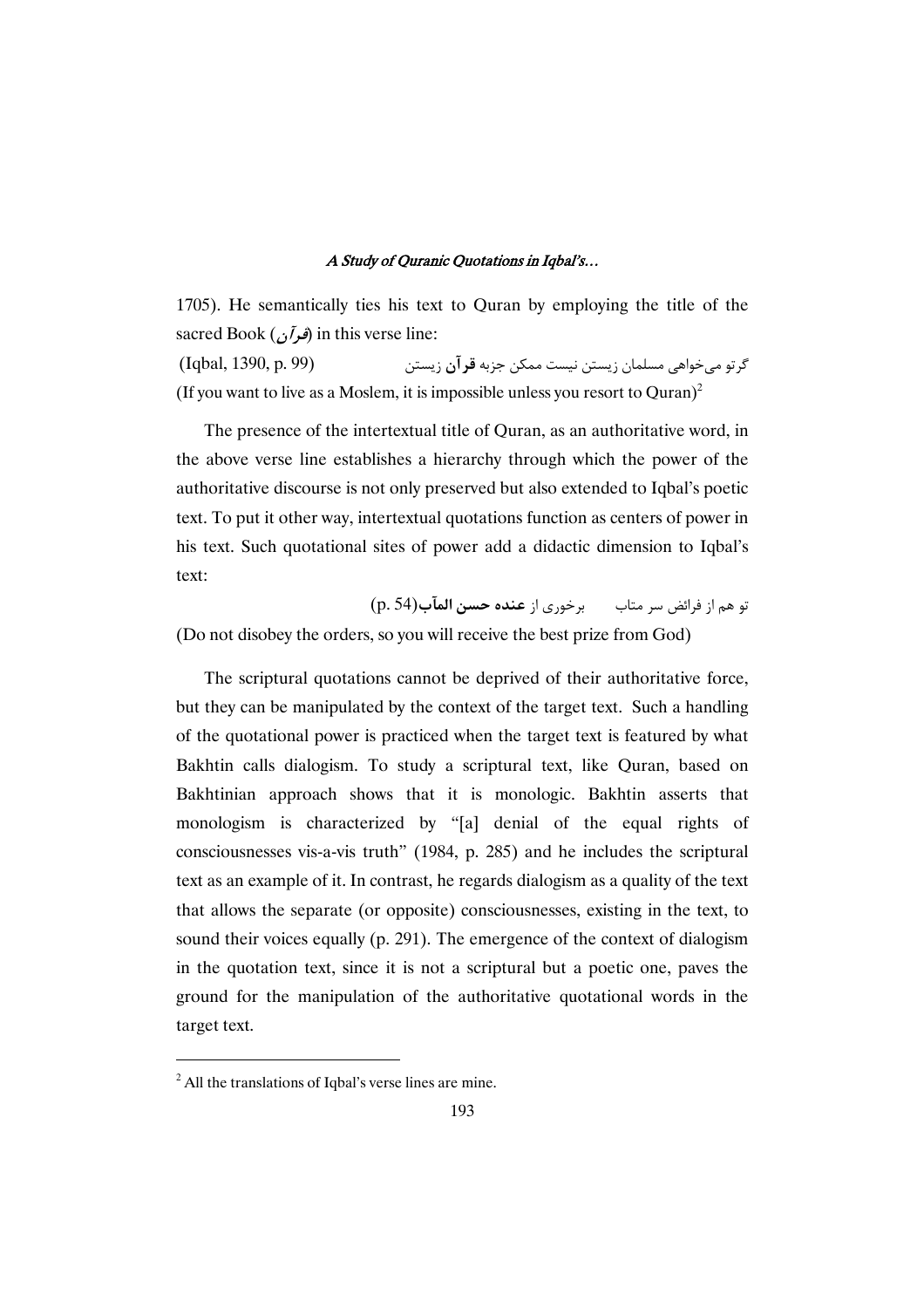The above claim, now, will be applied to the text of one Iqbal's poems. The issue whether a poetic text can be approached as Bakhtin does with the prose narrative cannot be preventive. "In a more roundabout and allusive ways than in the speech of narrativised characters, poetry can be polyphonic" (Finnegan, 2011, p. 188). The poem in question (p. 103-4), which has no title but an explanatory sentence on the content, begins by narrator's voice describing the happy life of a group of sheep grazing on the green:

آن شنیدستی که در عهد قدیم گوسفندان در علف زاری مقیم (48 p.) (Have you heard in the ancient era the story of sheep inhabiting a pasture? my translation)

The narrative continues to relate how some preying lions attack the sheep and devour them and inhabit the green. After a few lines, a young learned ewe's consciousness voices itself. It is planning to get the sheep rid of lion's innate savagery. The voice of ewe's consciousness is heard first in the following line:

 $\left(\mathrm{p.}\,49\right)\,$  گفت با خودعقده ما مشکل است  $\,$  قلزم غمهای ما بی ساحل است ([the ewe] thought to itself that our trouble is a harsh one and our see of sorrows is shoreless)

After a while, the ewe begins to speech loudly, addressing the lions:

نعره ای زد ای قوم کذاب **اشر م**ه بی خبر از **یوم نحس مستمر (p. 49)** 

(It yelled: you wrongdoing lions unaware of your enduring unlucky future)

The four bold words are Quranic quotations deployed in the speech of the ewe, and accordingly, they charge its speech with power of the authoritative word. The Quranic authority of the intertextual citations is transferred to the ewe in the next verse line where it introduces itself with a prophetic mission:

(p. 49) -! , A% "# -' "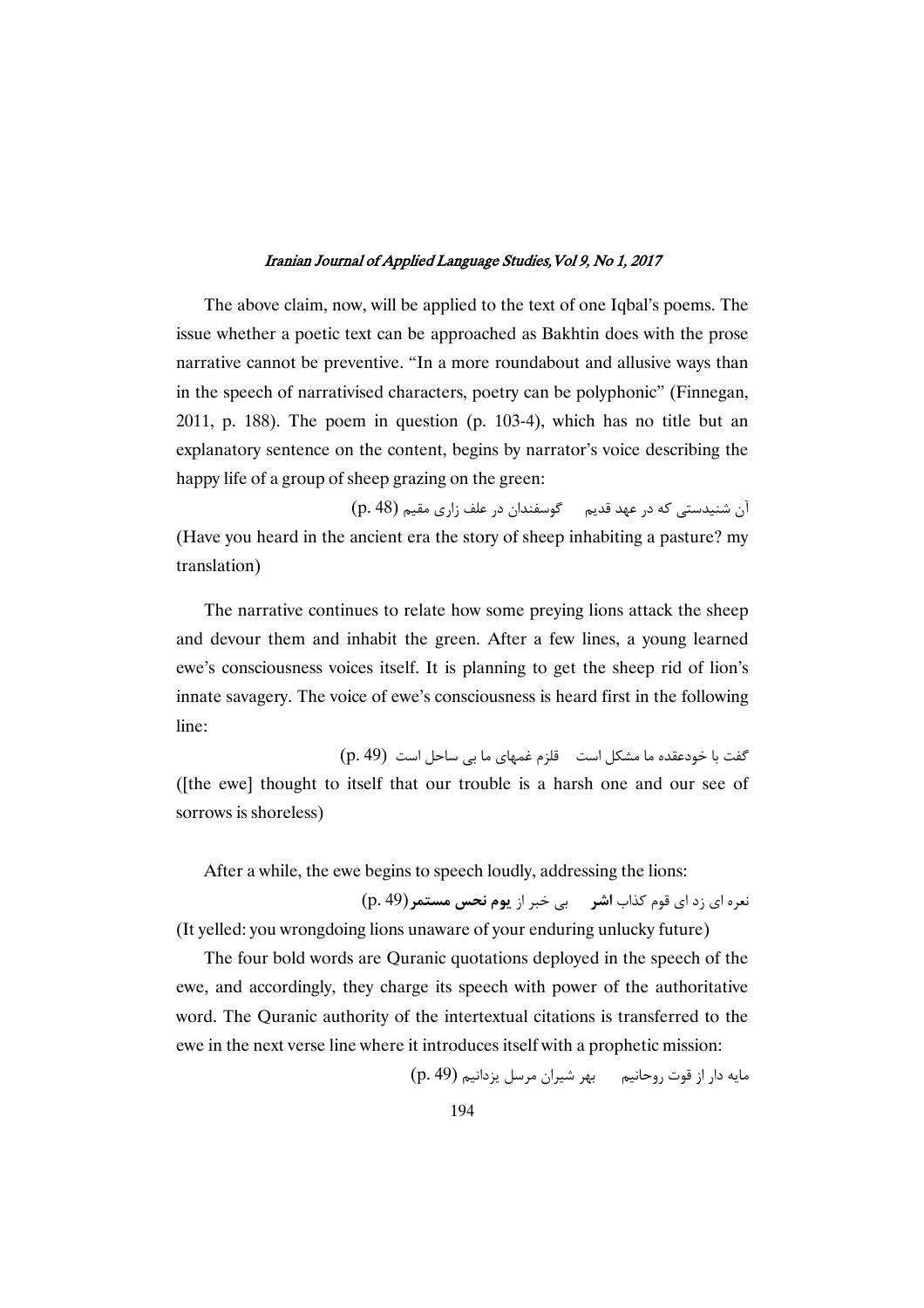(I am enriched by the spiritual strength, for lions I am The Lord's messenger)

Playing his trick on the lions through an authoritative, Quranic quotations, the ewe succeeds to inspire the spirit of sheepishness into the wild nature of lions and make them convert to the "sheepish religion" which deprives them of ambition, activity, and identity. The ewe's manipulation of the authoritative word inherent in the Quranic quotations shows how such intertextual citations turn into means of power. The lions remain ignorant of the false religion, whereas the narrative voice concludes the poem expressing its awareness of the ewe's deception:

شیر بیدار از فسون میش خفت انحطاط خویش را تهذیب گفت (p. 50) (The waking lion fell into sleep by ewe's spell calling his fall improvement)

### 2.2.1.3. Distribution

A further feature of the structure of quotations is distribution. Since it has been implicitly dealt with in former discussions a brief analysis of it will be presented here. The distribution of the quotation can be described in terms of its position in the target text. The quotation can occur in three major positions: beginning, middle, and end (Plett, 1991, p. 10). The presence of the quotation in the beginning is shown through titles, sub-titles, or the first sentence. In relation to Iqbal's poetry, some examples of Quranic quotations as titles were offered. In fact, Iqbal's poems mostly have no independent titles and his poems are often separated from one another through a line summarizing the content. Here are two further example: " "**, 0 12-** (Satan's Disobedience), **.4 3**(Adam's Temptation).

The concluding position of quotations can be in the form of aphorisms (Plett, 1991, p. 11). Similar to the initial quotations, concluding ones may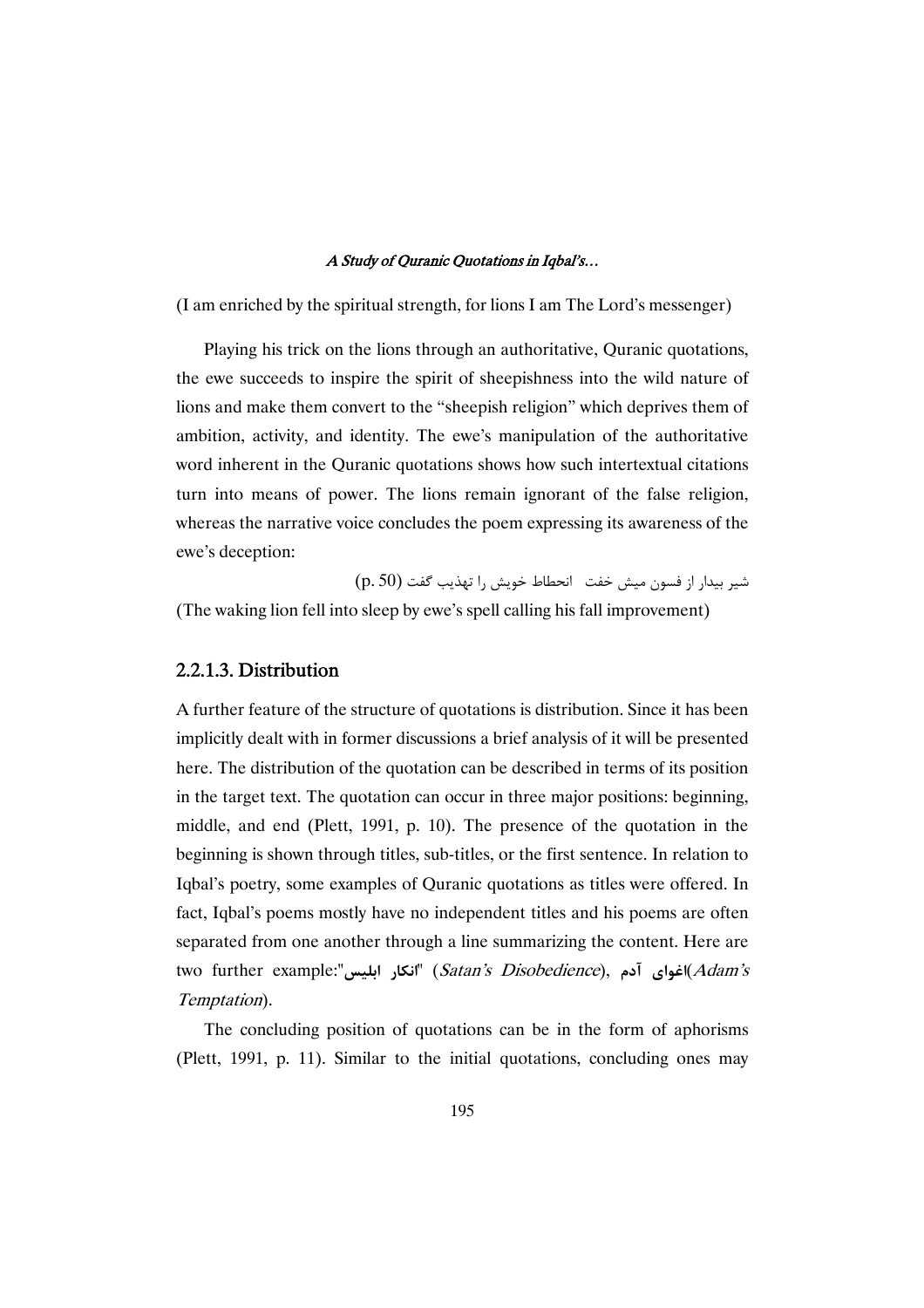express the moral of the content. Quranic intertextual quotations, concluding a poem, are also employed in the poems of Iqbal. Praising the principle of imitation in Islam, Iqbal concludes his poem by a verse line charged with Quranic words and theme:

 $(Iqbal, 1390, p. 46)$ تا خدای **کعبه** بنوازد تو را \_ شرح **انی جاعل** ساز (So the God of Kaaba will be kind to you and will make you His successor)

The function of this concluding verse line is to cite the reward for man's obedience to God by interconnecting the poem through quotations with the text of Quran. Underlining the importance of unity for Islamic nation in another poem, Iqbal ends his poem by using a concluding verse line intertwined with Quranic text through a Quranic quotation:

 $(P. 84)$  ما زنعمتهای او **اخوان** شدیم - یک زبان و یکدل و یکجان شدیم (Through His grace we became brothers possessing one language one heart and one soul)

The last kind of quotations are those which are placed in the middle of the text. This is the commonest kind of quotations (Plett, 1991, p. 11). In Iqbal's poetry the middle position quotation is deployed more frequently. Majority of the examples given in this study refer to the middle position that is why no need is felt to present further examples.

### 2.2.1.4. Frequency

The number of quotations has a significant influence on the context of target text. If only a few quotations are inserted in a text, they will have no determining effect on the context of quotation text. The situation changes depending on how frequently quotations are interpolated in the quotation text. The more the number of quotations, the less is the influence of the context of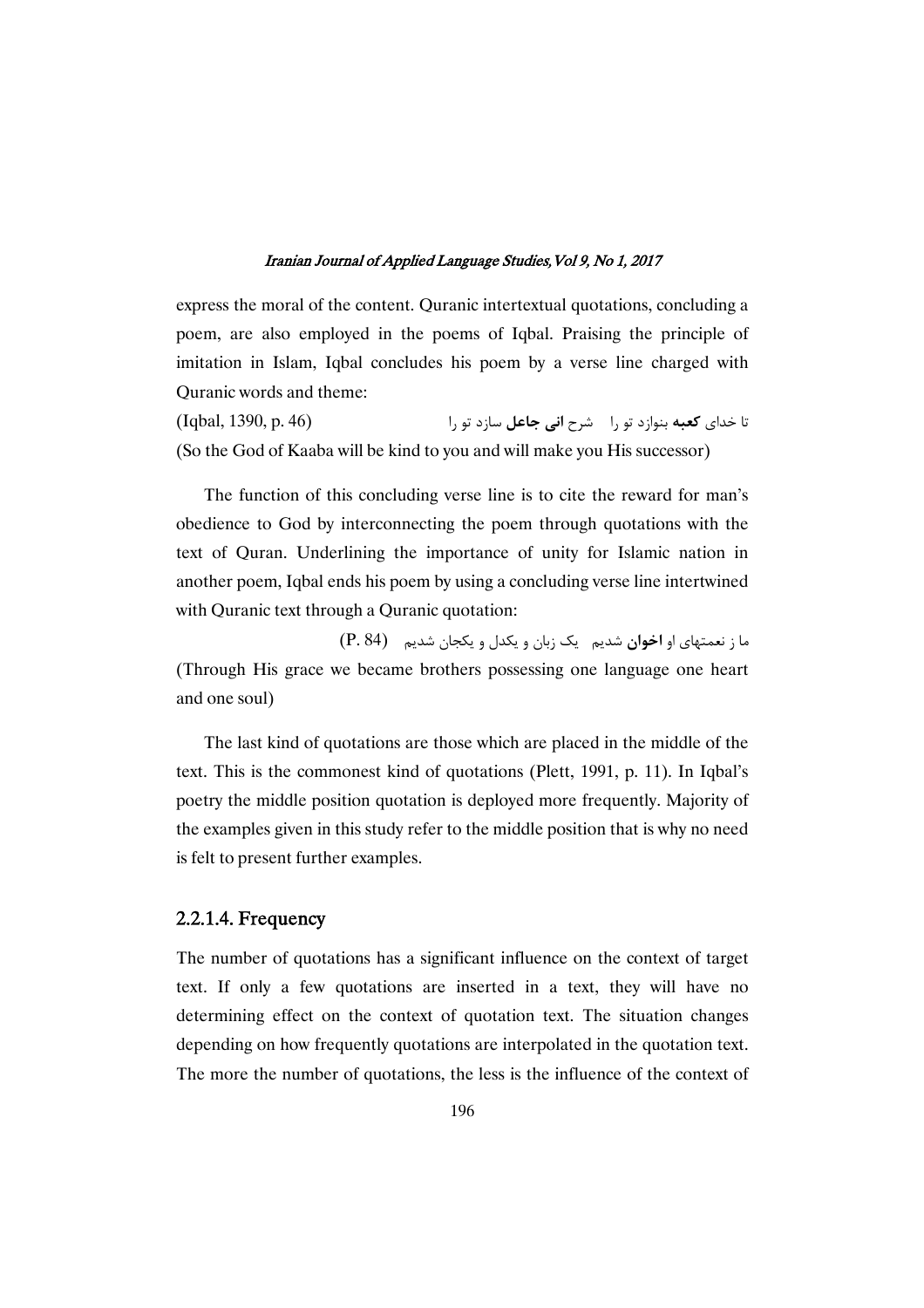the quotation. The extreme stage in such a development is when the target text is turned into a collage by the great number of quotations. The originality of the quotations text diminishes in this case (Klotz, 1976, cited in Plett. P. 11)

The frequency of Quranic intertextual quotations in Iqbal's poetry does not diminish the originality of the context. Iqbal controls the number of Quranic quotations in his poems so that they strengthen the originality of his poetic art. Generally speaking, Quranic quotations are present almost in each of Iqbal's poems but they are few in frequency.

### 2.2.1.5. Interference

The issue of interference with regard to quotations refers to the conflict which naturally emerges when quotations pass across linguistic borders (plett, 1991, P. 11). Actually, such a conflict is resulted due to the clash between the context of source text and the target text. One set of such interferences is related to the change of linguistic codes from one language to another one. The interference becomes explicit when the quotation from the source language is interpolated unchanged in the target language. Translation can contribute to lessen such interferences in the quotation text (p. 11).

The present research caused an instance of interference, for an English speaker, when presents examples chosen from Iqbal's poetry in Persian with some Arabic words. But, the parenthetical translations can also be regarded as an attempt to reduce it. The degree to which Iqbal's Quranic intertextual quotation produce interference depends on the Arabic competence of the recipient. Regardless of the reader, Iqbal's Persian text engages in interference with the Arabic quotations. The examples cited above all attest to this kind of interference. Meanwhile, it should be noticed that due to lexical overlap existing in Persian and Arabic language, the interference of some Quranic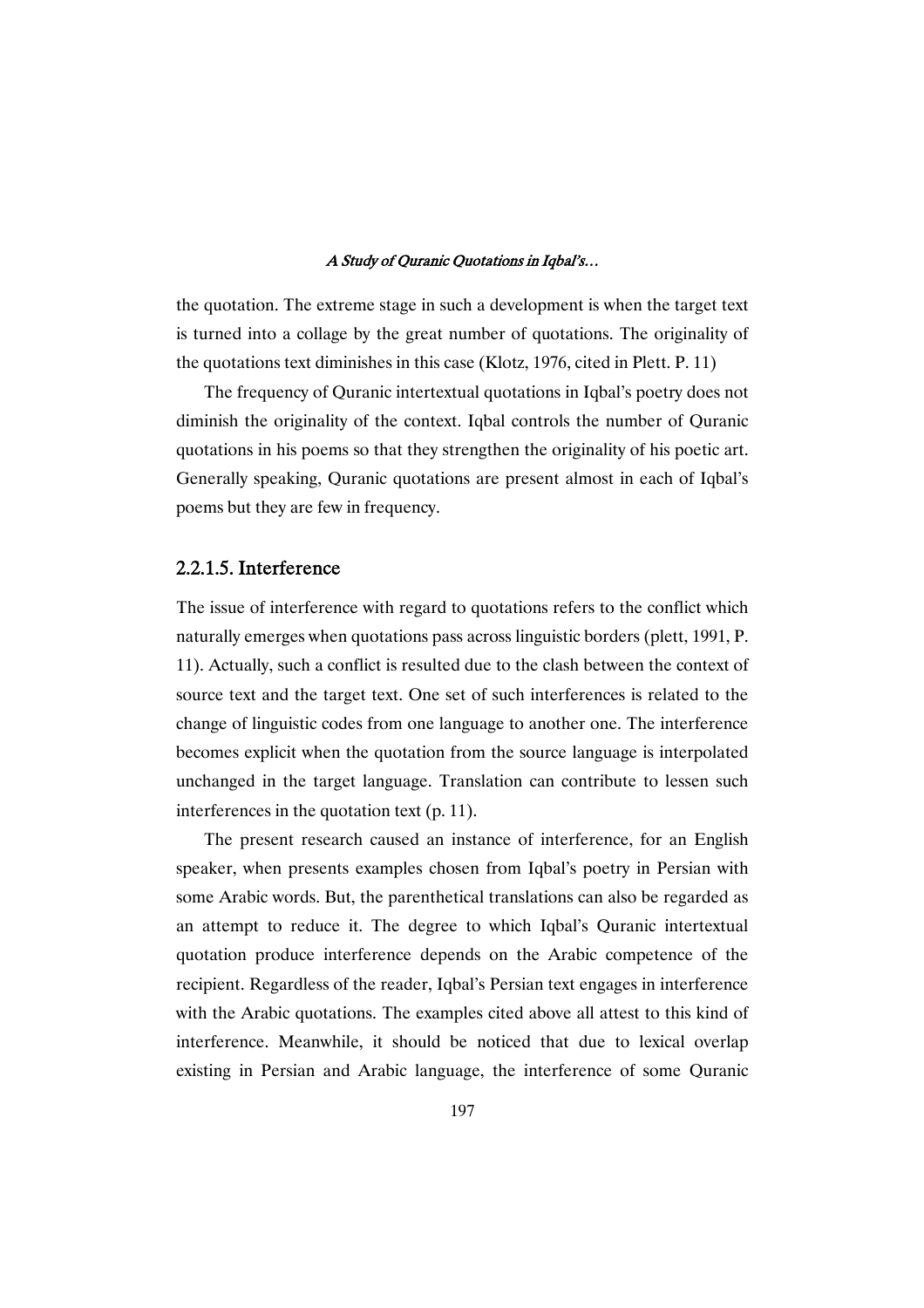quotations is automatically reduced. No instance of translation to diminish quotational interference can be found in Iqbal's poetry. In fact, allusions function as an alternative, in Iqbal's text, when he does not make use of Quranic quotations.

### 2.2.1.6. Quotation Markers

Markers are central to the structural rules of quotations. They help display the quotations and make them visible by segmenting them from the quotation text. There are overt and covert quotations depending on whether the writer intends to show or hide the interference of the "frame" and "inset" (Strenberg, 1982). Accordingly, there exist two kinds of quotation markers: implicit and explicit. The explicit markers display the quotation through reporting verbs. The implicit markers are either integral or added to the quotation. As added markers, they appear in the form of pauses before and after quotations, on the phonological level, or they might be signaled through inverted commas, colons, italics or margins. As markers integral to the quotations, implicit markers take the form of codal interferences in the quotation text (Plett, 1991, p. 12).

The Quranic quotation markers in Iqbal's text belong to the implicit category. There is no reporting verb to separate Quranic quotations from Iqbal's text, or, due to metrical restrictions no pause is possible to make before and after quotations. Even, his text shows no instance of using inverted quotation marks, colons, italics or empty spaces to mark the quotation. The only way by which quotations are marked in Iqbal's text is through the linguistic interference between Iqbal's Persian poetic text and the Arabic text of Quran.The following instance shows Iqbal's general approach to Quranic quotations where they are only recognized through language interference:

(Iqbal's Collection, p. 95) **1 14 +! &** "6 **1: ,;0** - @34: 3@: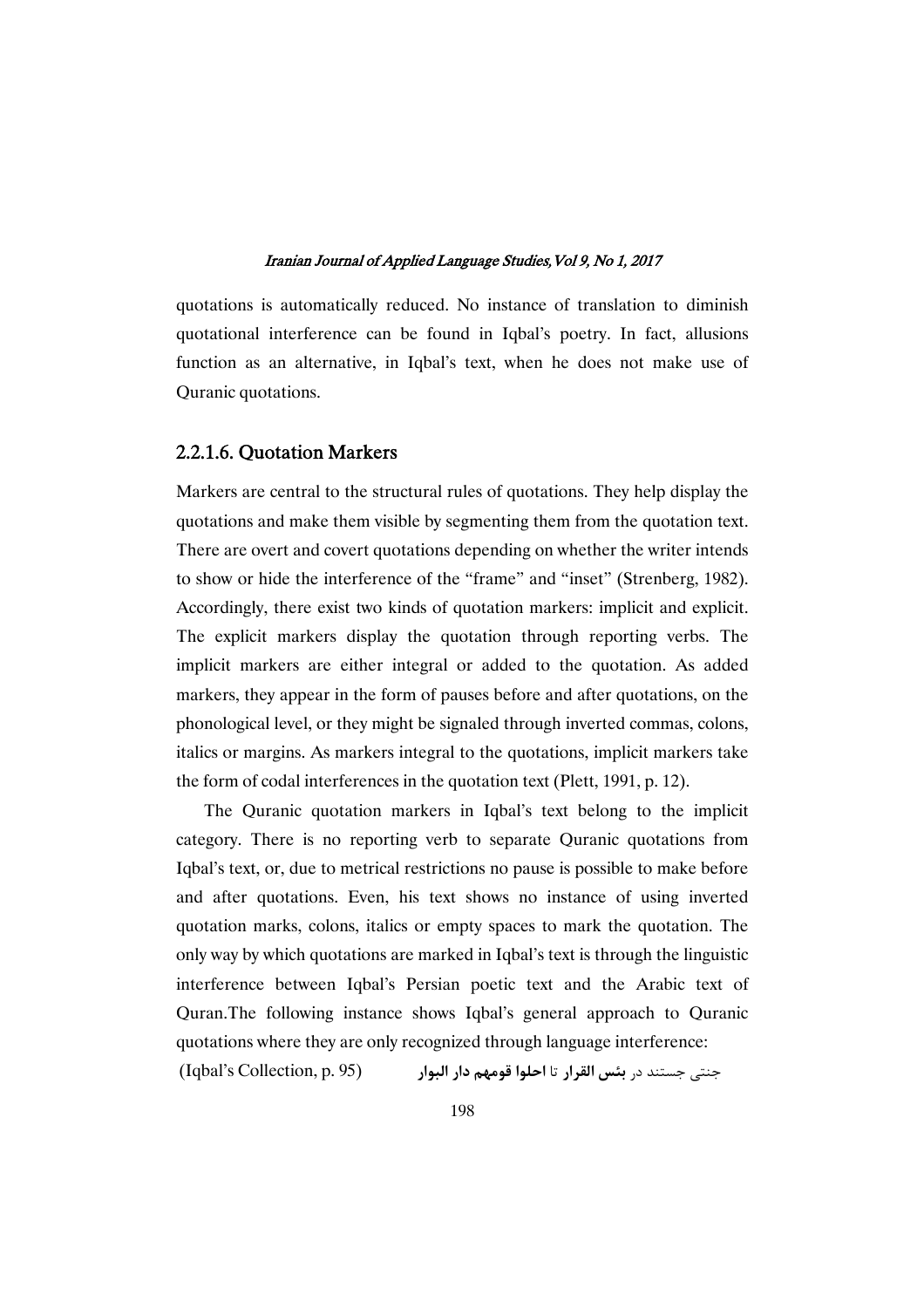(They sought for a paradise in the worst place to lead their nation to devastation)

It is interesting to note that Iqbal makes use of Quotation marks when he is quoting a word or verse line from non-Quranic sources, such as other poets.

> ای که باشی در پی کسب علوم ۔ با تو می گویم پیام پیر روم **«40 1/ -= <4 0 1 40 1+ -= \$ 0 1** »

(you who are seeking knowledge, I will tell you the message of the sage of Rome: if knowledge is served for body, it is like a snake; if it is served for heart, it is like companion)

The reason for such double standards might lie in the fact that Quranic quotations, as Bakhtin (2004) believes, are authoritative words which make themselves known to the readers wherever they are quoted.

# 3. Conclusion

This research introduced Plett's (1991) grammar of quotations which is central to know how intertextuality functions. As a unit of the category of intertextuality, quotations expose the transformations quotation texts undergo, from various aspects, in their journey from pre-text to the target text. The application of this knowledge to Iqbal's poetry reveals, first, what kind of transformations Quranic quotations undergo when they are inserted in a poetic text, second, how Iqbal's poetic text benefits from them.

The rules of the structure of quotations are almost unchanging. Their application to Iqbal's poetic text with regard to Quranic quotations showed intertextual quotations also obey the general rules of quotations. As authoritative words, Quranic quotations are open to surface structure transformations but they resist to be transformed semantically because of the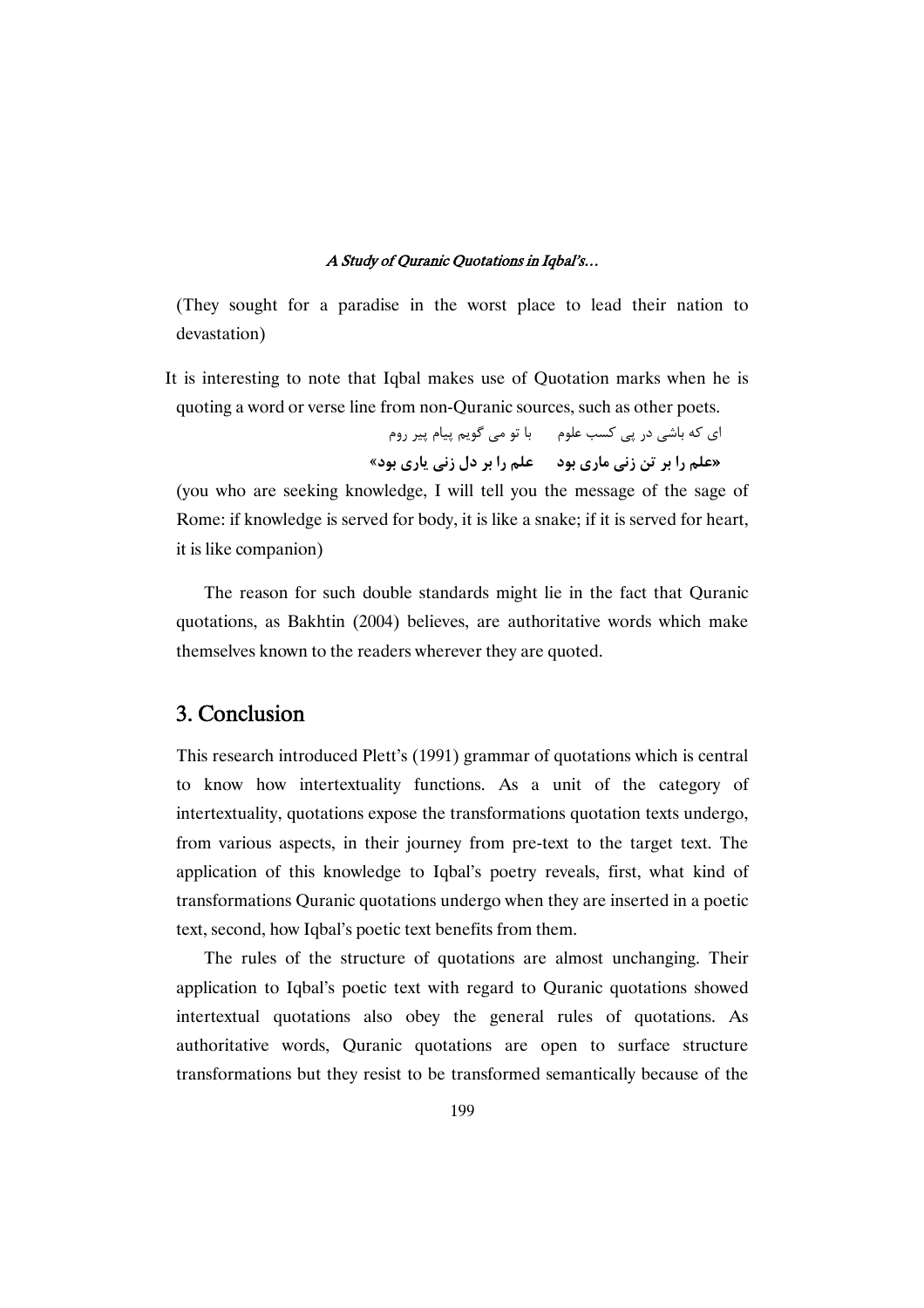authoritative credit they possess. Meanwhile, this study showed through a close reading of one of Iqbal's poems that the authoritative Quranic quotations function as tools of power manipulated by the dialogism of the context of the quotation text. Though Scriptural quotations maintain their meanings in the target text, they may be served for even opposite purposes. The authority of Quranic quotations, also, ensures Iqbal that they will be easily recognized even if no quotation marker is employed in his text.

# References

- Abrams, M. H., & Galt Harpham, G. (2005). <sup>A</sup> Glossary of Literary Terms. 8th ed. Londo n: Wardsworth.
- Allen, G. (2006). Intertextuality. London/ New York: Routledge.
- Anand, M. R. (1931). The poetry of Sir Muhammad Iqbal. Indian Art and Letters. 5(10), 9-39.
- Bakhtin, M. M. (2004). Discourse in the novel. Literary theory: An anthology. (Julia Rivkin and Michael Ryan. Eds.)  $2<sup>nd</sup>$  ed. Cornwall: Blaxkwell.
- Bakhtin, M. M. (1984). Problems of Dostoevsky's poetics. London: University of Minnesota Press.
- Barthes, R. (1968). The Death of The Author. Image- Music- Texts. (Richard Howard. Trans.). New York: Hill and Wang.
- Finnegan, R. (2011). Why do we quote? The culture and history of quotations. Cambridge: Open Book.
- Firestone, R. (2003). The Quran and the Bible: Some modern studies of their relationship. Bible and Quran: Essays in scriptural intertextuality. (John C. Reeves. Ed.). Atlanta: Society of Biblical Literature.
- Kristeva, J. (1980). The bounded text. *Desire in language: A semiotic approach* to literature and art. (Leo S. Roudiez. Ed) Oxford: Blackwell. 124-147.